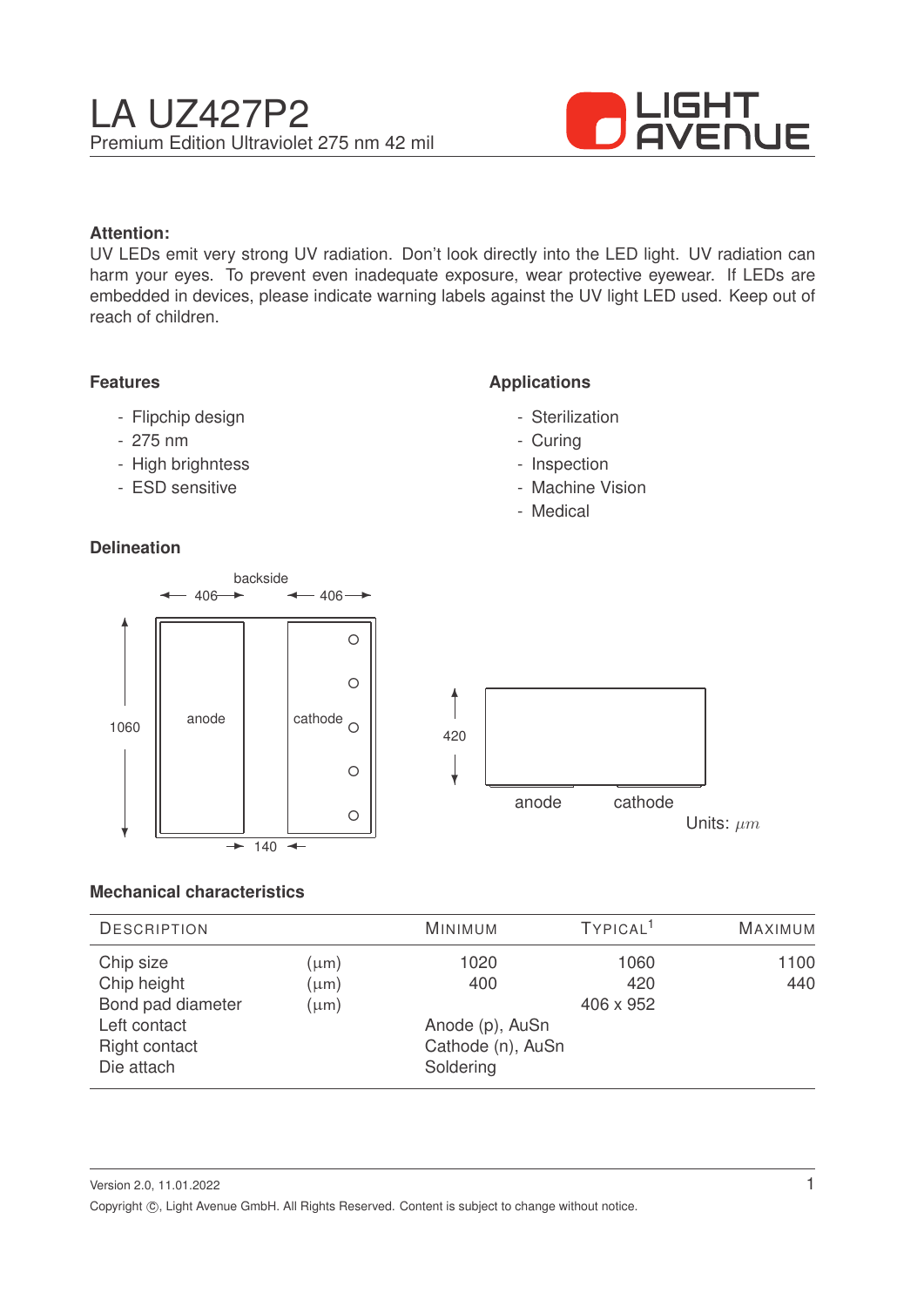

# Electro-optical characteristics ( $T_A = 25^{\circ} \text{C}$ )<sup>2</sup>

| <b>PARAMETER</b> | <b>SYMBOL</b>    | CONDITION                          | MIN. | TVP <sup>1</sup> | MAX. | Unit |
|------------------|------------------|------------------------------------|------|------------------|------|------|
| Forward voltage  | $V_F$            | $I_F = 350 \text{ mA}$             | 4.40 |                  | 7.20 |      |
| Reverse voltage  | $V_R$            | not designed for reverse operation |      |                  |      |      |
| Peak wavelength  | $\lambda_{peak}$ | $I_F = 350 \text{ mA}$             | 265  |                  | 285  | nm   |
| Radiant power    | $\Phi_e$         | $I_F = 350 \text{ mA}$             | 10   | 30               |      | mW   |
|                  |                  |                                    |      |                  |      |      |

# $\mathsf{Maximum}$  ratings  $(T_A = 25^{\circ} \mathsf{C})^3$

| PARAMETER                   | <b>SYMBOL</b> | VALUE   | Unit         |
|-----------------------------|---------------|---------|--------------|
| Operating temperature range | $T_{op}$      | $-1070$ | $^{\circ}$ C |
| Forward current             | $1_F$         | 350     | mA           |
| Pulse current               | $_{1P}$       | 350     | mA           |
| Junction temperature        | $T_i$         | 75      | $^{\circ}$ C |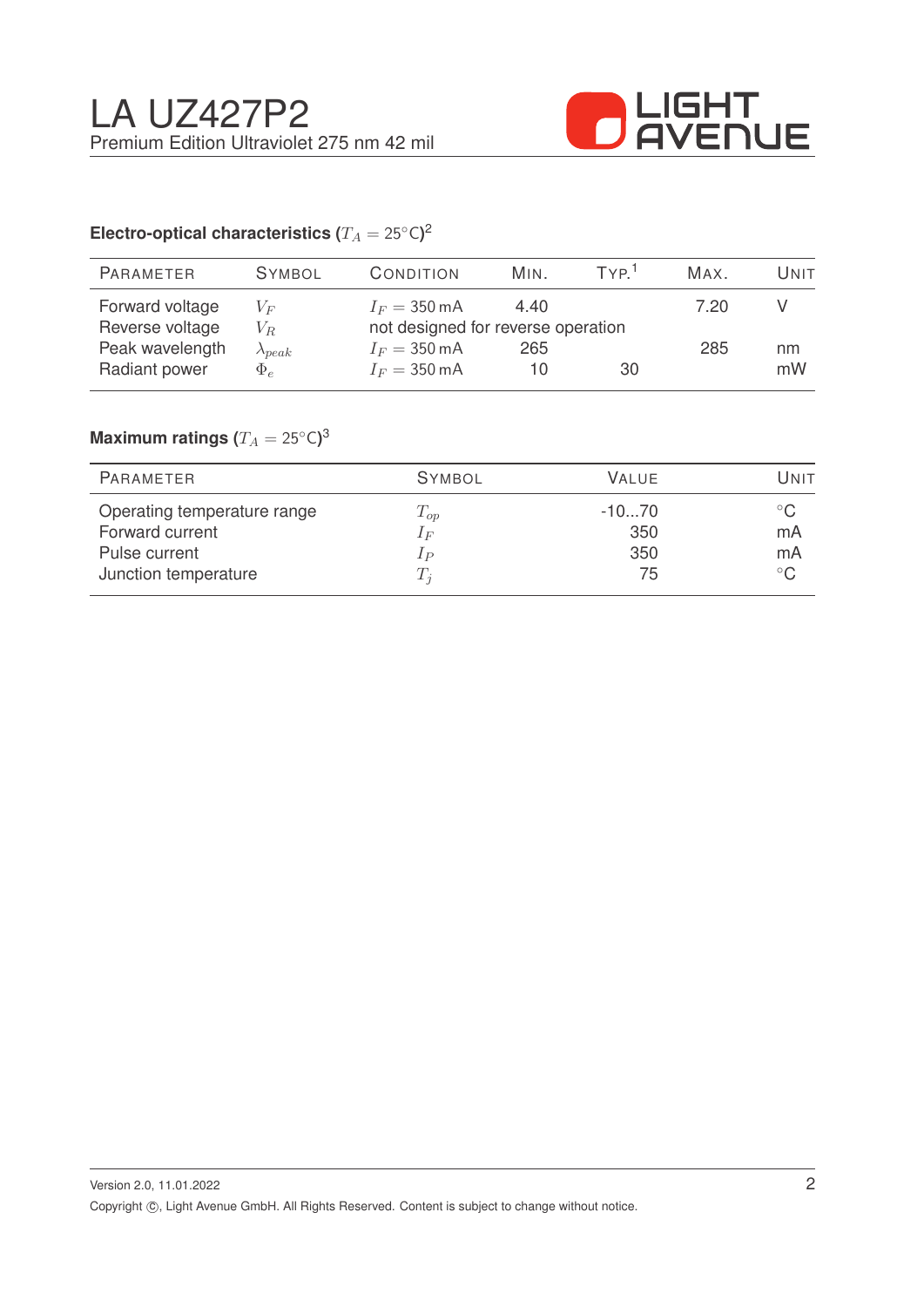

# **Handling and Storage Conditions**

Storage time for wafers in sealed condition is not limited by the die itself, but may be limited by the adhesion of the blue foil (storage ambient conditions:  $T_a = 15...30^{\circ}$ C; relative humidity: < 60%, vertical storage). Customer has to make sure that there is no glue from the adhesive foil on the backside either by a die shear test or by visual inspection of the backside before production. The hermetically sealed shipment lot shall be opened under temperature and moisture controlled cleanroom environment only. Customers have to follow the according rules for desposition as the material can be hazardous for humans and the environment. Chips are placed on a blue foil, which may contain the following substance in a concentration of circ.18% wt: Bis (2 ethyl(hexyl)phthalate) (DEHP) [CAS #: 117-81-7; EC # 204-211-0]. Dice have to be handled ESD sensitive.

## **Packing**

Chips are placed on a blue foil inside a 6 inch ring or alternatively on a blue foil (mylar). For shipment the wafers of a shipment lot are arranged to stacks. Please use the recycling operators familiar to you. If required you can ask for our help. Please get in touch with your nearest sales office. By agreement we will take packing material back, if sorted. Transport costs of any kind must be paid by customers. For packing material that is returned to us unsorted or which we are not obliged to accept, any costs incurred will be invoiced to you.

## **Design Objectives**

The chip design was developed and released based on the producer's standard assembly procedures and packaging. Bond strength properties are in accordance to MIL-STD-750D, method 2037. Whether the chip fits to the customer's products with its according die and wire bond procedures and packaging must be evaluated by the customer himself. If workability problems arise after this release a mutually conducted problem solving procedure has to be set up, if the chips are suspected of contributing to the problems.The chips are produced with best effort, but on chip level a subset of the chip characteristics can be determined only. Performance of the chip in the customer's products can only be determined by the customer himself.

## **Returns and Complaints**

For complaints and returns of material a RMA-number is necessary. Samples for analysis purposes can be send to us without credit.

## **Shipping Conditions**

If not otherwise arranged, the "General Terms of Business of Light Avenue GmbH" apply for any shipment. If this document is not familiar to you, please request it at our nearest sales office.

Version 2.0, 11.01.2022 Copyright ©, Light Avenue GmbH. All Rights Reserved. Content is subject to change without notice.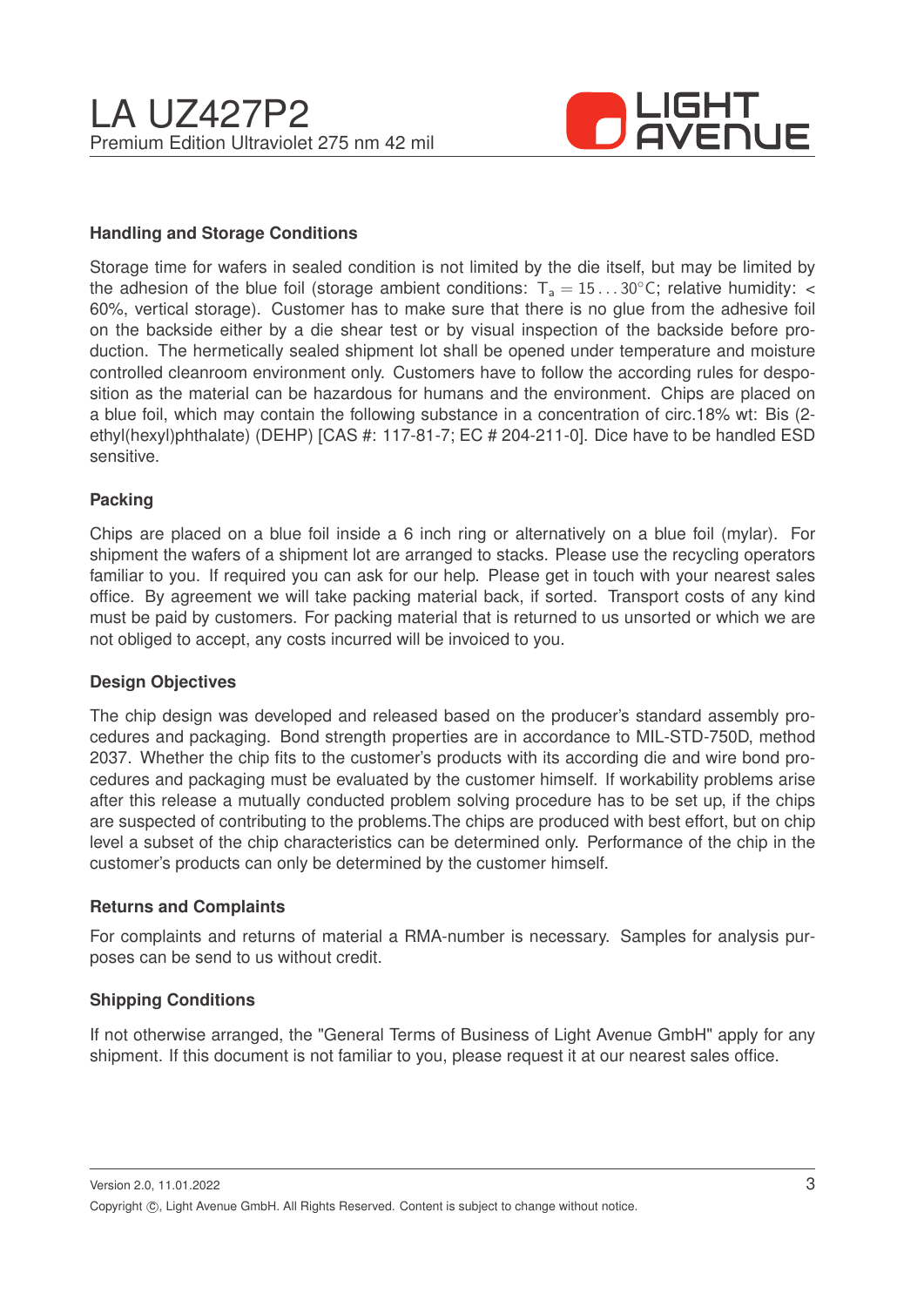

# **Disclaimer Attention please!**

- **Components used in life-support devices or systems must be expressly authorized for such purpose!**

Critical components<sup>4</sup> may only be used in life-support devices<sup>5</sup> or systems with the express written approval by us.

- All products, product specifications and data to improve reliability, function, design or otherwise are subject to change without notice .
- Light Avenue GmbH, its affiliates, agents, and employees, and all persons acting on its or their behalf, disclaim any and all liability for any errors, inaccuracies or incompleteness contained in any datasheet or in any other disclosure relating to any product. Light Avenue makes no warranty, representation or guarantee regarding the suitability of the products for any particular purpose or the continuing production of any product. To the maximum extent permitted by applicable law, Light Avenue disclaims (i) any and all liability arising out of the application or use of any product, (ii) any and all liability, including without limitation special, consequential or incidental damages, and (iii) any and all implied warranties, including warranties of fitness for particular purpose, non-infringement and merchantability. Statements regarding the suitability of products for certain types of applications are based on Light Avenue's knowledge of typical requirements that are often placed on Light Avenue's products in generic applications. Such statements are not binding statements about the suitability of products for a particular application. It is the customer's responsibility to validate that a particular product with the properties described in the product specification is suitable for use in a particular application. Parameters provided in datasheets and/or specifications may vary in different applications and performance may vary over time. All operating parameters, including typical parameters, must be validated for each customer application by the customer's technical experts. Product specifications do not expand or otherwise modify Light Avenue's terms and conditions of business, including but not limited to the warranty expressed therein. Except as expressly indicated in writing, Light Avenue's products are not designed for use in medical, life-saving, or life-sustaining applications or for any other application in which the failure of the Light Avenue product could result in personal injury or death. Customers using or selling Light Avenue products not expressly indicated for use in such applications do so at their own risk. Please contact authorized Light Avenue personnel to obtain written terms and conditions regarding products designed for such applications. No license, express or implied, by estoppel or otherwise, to any intellectual property rights is granted by this document or by any conduct of Light Avenue. Product names and markings noted herein may be trademarks of their respective owners.
- The information describes the type of component and shall not be considered as assured characteristics. Due to technical requirements components may contain dangerous substances. For information on the types in question please contact our Sales Organization.
- Lead free product RoHS compliant.
- The quality level of the final visual inspection shall comply to an AQL of 1.0 (according to MIL-STD-105E, level II), if the customer performes an incoming visual inspection of a shipment.